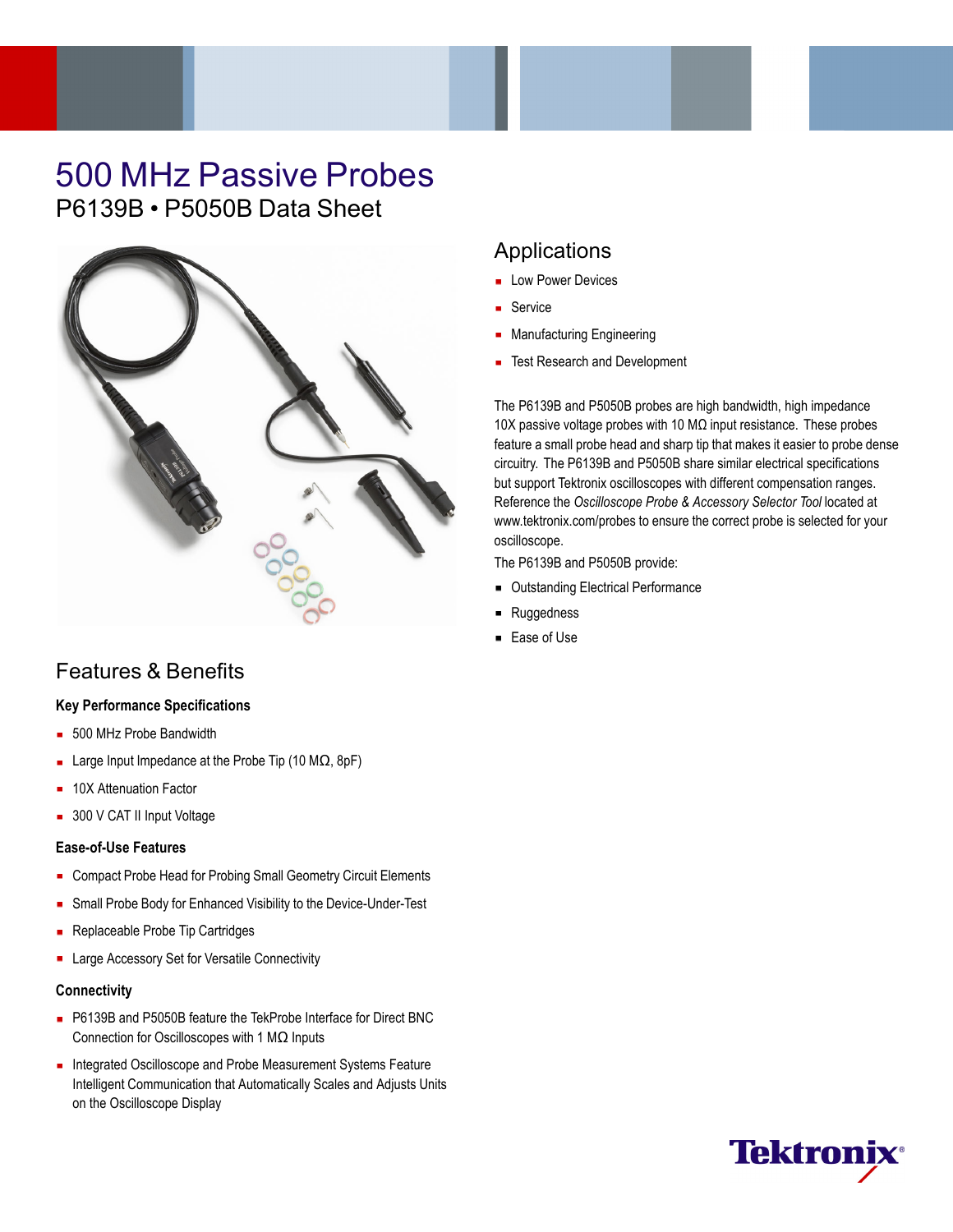## **Characteristics**

**Attenuation –** 10X **Dynamic Range –** 300 V CAT II **Bandwidth –** 500 MHz **Input Impedance at the Probe Tip –** 10 MΩ, 8 pF **Compensation Range –** P6139B: 8 pF to 18 pF P5050B: 16 pF to 22 pF **Cable Length –** 1.3 m

## **Ordering Information**

## **P6139B**

500 MHz General Purpose Passive Probe with TekProbe I Interface

#### **P5050B**

500 MHz General Purpose Passive Probe with TekProbe I Interface

#### **Standard Accessories**

| <b>Description</b>                    | <b>Quantity Included</b> | <b>Reorder Part Number</b> |
|---------------------------------------|--------------------------|----------------------------|
| Rigid tip 3.8mm (P6139B)              |                          | 206-0635-00                |
| Rigid tip 3.8mm (P5050B)              |                          | 206-0636-00                |
| Long Ground Spring                    |                          | 016-2028-00                |
| Alligator Ground (6")                 |                          | 196-3521-00                |
| Hook Tip (Regular)                    |                          | 013-0362-00                |
| IC Cap (universal) 3.8mm<br>(was 3.5) |                          | 013-0366-00                |

## **Optional Accessories**

| <b>Description</b>                            | <b>Quantity per Package</b> | <b>Order Part Number</b> |
|-----------------------------------------------|-----------------------------|--------------------------|
| Short Ground Spring                           | 2                           | 016-2034-00              |
| Alligator Ground (12")                        |                             | 196-3512-00              |
| 6" Clip-on Ground Lead                        |                             | 196-3198-00              |
| Hook Tip (Micro)                              |                             | 013-0363-00              |
| Microcircuit Test Tip                         |                             | 206-0569-00              |
| Wire (32AWG Spool)                            |                             | 020-3045-00              |
| <b>BNC to Probe Tip Adapter</b>               |                             | 013-0367-00              |
| PCB to Probe Tip Adapter                      |                             | 016-2016-00              |
| Compact Probe Tip<br>Chassis Mount Test Jack. |                             | 131-4210-00              |
| Color Bands                                   |                             | 016-0633-00              |





Tektronix is registered to ISO 9001 and ISO 14001 by SRI Quality System Registrar.